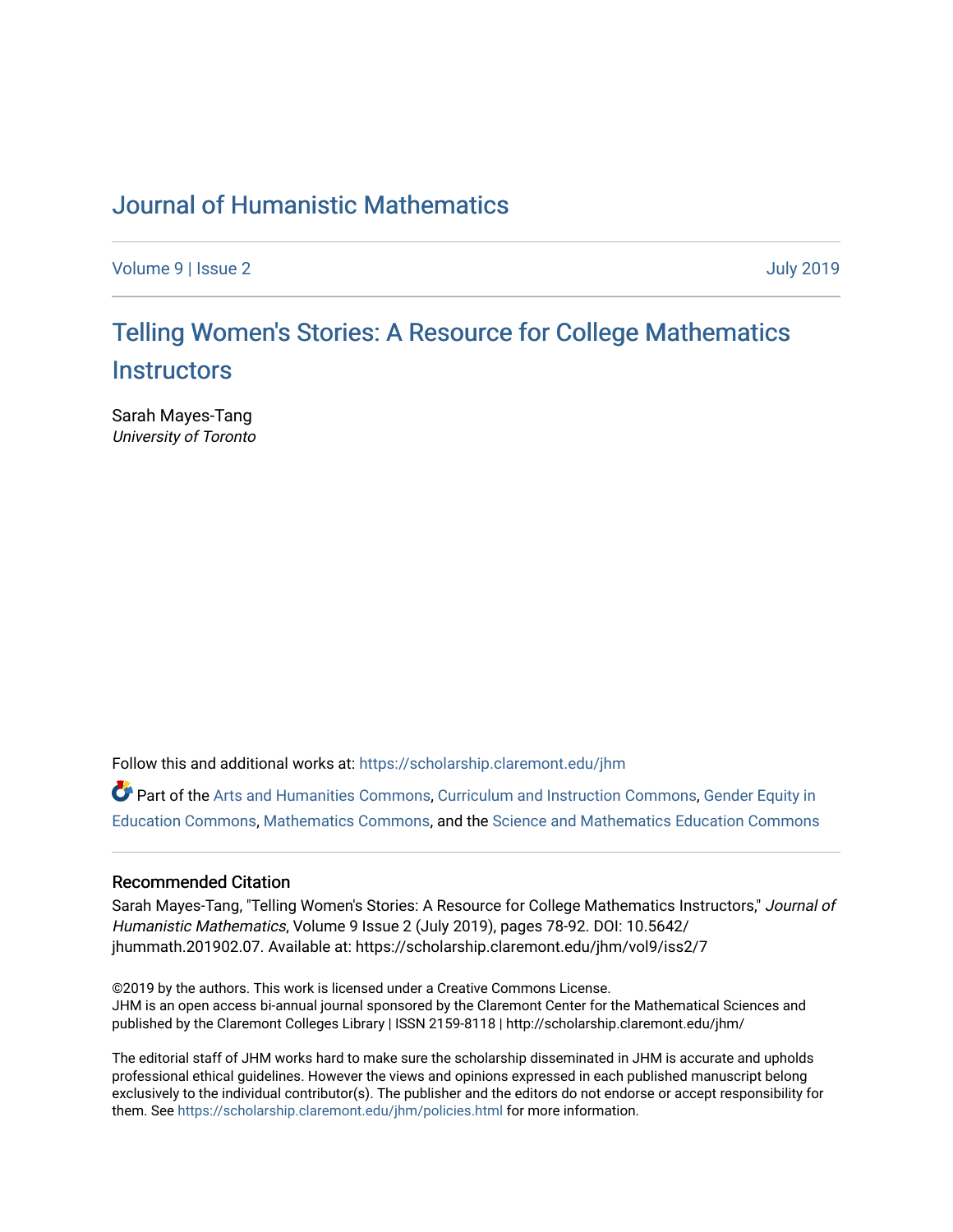# Telling Women's Stories: A Resource for College Mathematics Instructors

# Cover Page Footnote

I would like to thank the reviewer for helpful recommendations that improved the quality of this paper.

This work is available in Journal of Humanistic Mathematics:<https://scholarship.claremont.edu/jhm/vol9/iss2/7>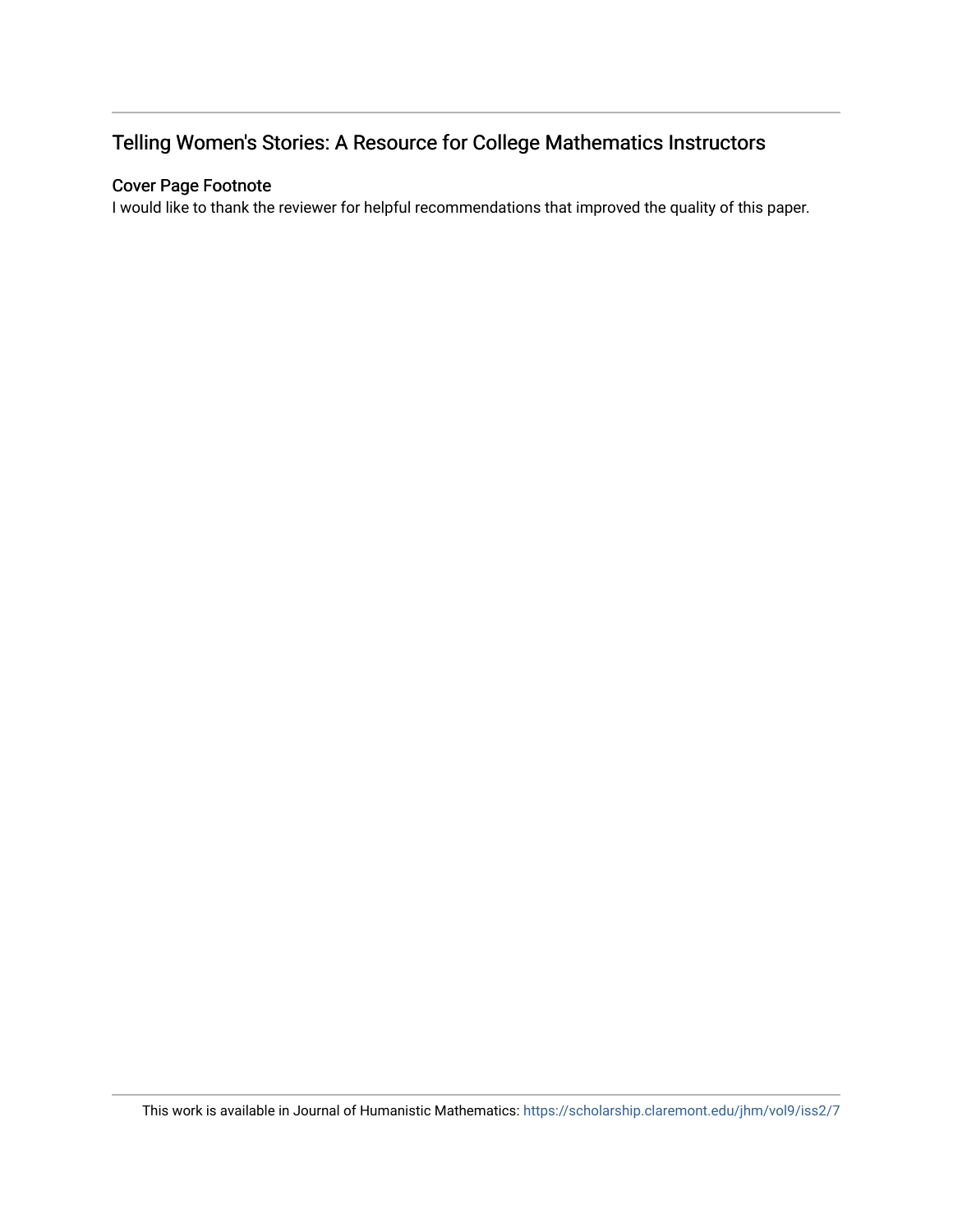# Telling Women's Stories: A Resource For College Mathematics Instructors

Sarah Mayes-Tang

Department of Mathematics, University of Toronto, Ontario, CANADA smt@math.toronto.edu

#### Abstract

Stereotypes about mathematicians that conflict with "traditionally feminine" identities are widely held by people from middle-school-age onwards, and can influence their participation in mathematics and related fields. Simply being exposed to women in mathematics is not enough to change students' perceptions of mathematicians, and may even decrease girls' interest in mathematics. This paper proposes a storytelling strategy to help change students' perceptions of mathematicians. It includes several activities for intentionally incorporating women's stories into the post-secondary classroom and a list of resources for finding existing powerful stories. The diverse stories of women mathematicians, including details of their personal lives and the barriers to success they faced, can relieve potential discord between students' identities and those they see participating in mathematics.

#### 1. Introduction & Purpose

Even if our students never take another mathematics course, they will continue to participate in mathematics. They may, for example, be scientists who select projects or tools based on their comfort with mathematics, teachers who talk about mathematics with their students, or parents who do math homework with their children. One of our responsibilities as educators is to help improve the way that all of our students interact with mathematics. This includes ensuring that they see mathematics as a domain where women can excel.

[Journal of Humanistic Mathematics](http://scholarship.claremont.edu/jhm/) Volume 9 Number 2 (July 2019)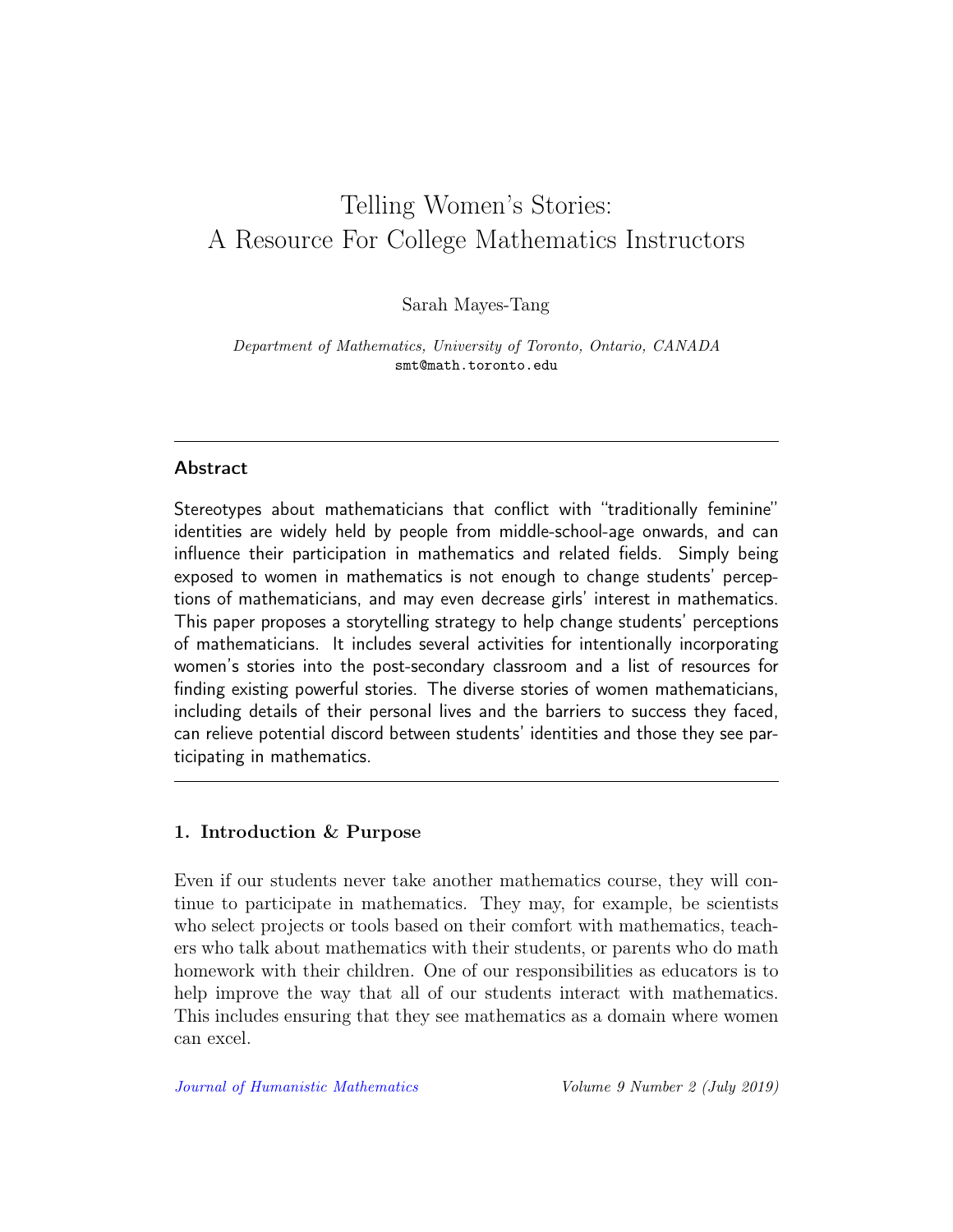Unfortunately, research suggests that experiences in undergraduate mathematics classes often widens, rather than narrows, the gender gap in STEM. For example, Ellis, Fosdick, and Rasmussen found that women were over 1.5 times more likely to leave the calculus sequence than men, independent of grades and course performance [\[10\]](#page-14-0). For those who continue in mathematics, the dramatic drop in the percentage of women in math after the undergraduate level led Lacampagne and others to write: "something is happening in undergraduate mathematics to lead interested women out of mathematics" [\[18,](#page-15-0) page 241].

What can we, as tertiary mathematics educators, do to improve the formal and informal participation of women in mathematics? This paper focuses on one specific strategy informed by my own reflective teaching practice: intentionally using the stories of women mathematicians. Sections [2](#page-3-0) and [3](#page-4-0) provide background and justification for this approach. Sections [4](#page-5-0) and [5](#page-7-0) address how to identify powerful stories of women mathematicians and how to incorporate them into undergraduate classes, providing an annotated bibliography of sources for stories and describing a number of concrete and actionable strategies for implementation.

#### <span id="page-3-0"></span>2. Perceptions of Mathematicians, Stereotypes, and Women

When asked to picture those occupying a certain career, a dominant image often comes to mind. One way of capturing an individual's internal images of mathematicians is to ask them to draw a picture of one. By middle school, children draw pictures of socially inept, overwrought, genius, and overwhelmingly male mathematicians [\[22\]](#page-16-0).

While these themes are also familiar from popular media, we might imagine that post-secondary students and adults recognize that these are simply stereotypes and not consistent with reality. However, even people who are embedded in the mathematics community appear to hold these images. Analyzing interviews with  $3<sup>rd</sup>$  and  $4<sup>th</sup>$  year female undergraduate students majoring in math or math education, Piatek-Jimenez identified three dominant traits in the students' images of mathematicians [\[24\]](#page-16-1). They were (1) socially inept, (2) exceptionally intelligent, and (3) obsessed with mathematics. Each of these traits conflicts more with a traditional female gender identity than a traditional male gender identity [\[24\]](#page-16-1).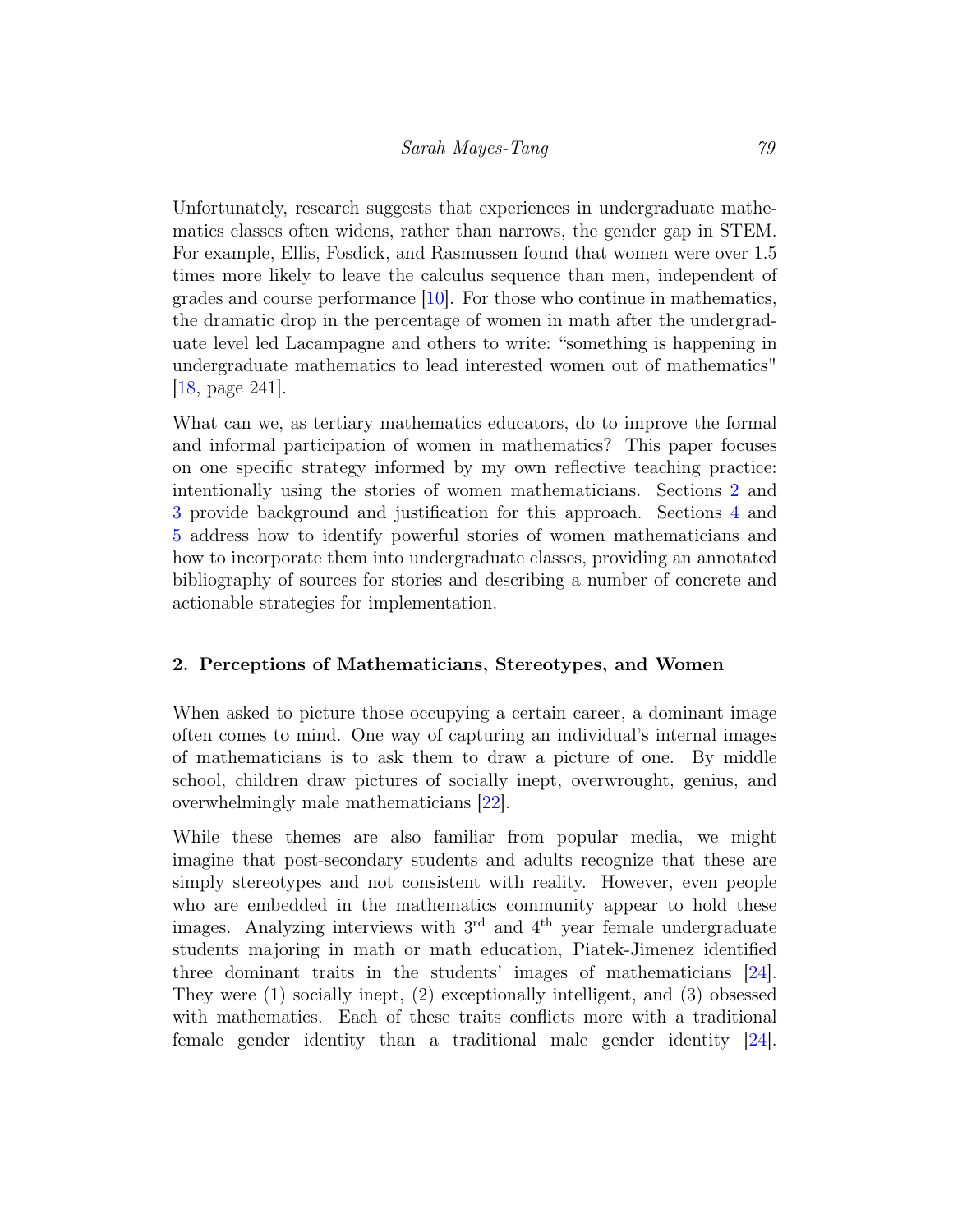For example, a belief that mathematicians need to be obsessed with mathematics conflicts with a desire to balance work and family; undergraduate women tend to be more family-oriented than their male peers [\[17\]](#page-15-1). Therefore, the images that we hold of mathematicians can "cause dissonance with the traditional female gender identity" [\[24,](#page-16-1) page 643].

Stereotypes about mathematicians that conflict with a woman's identities can negatively influence the way that she participates with or in mathematics through at least two mechanisms. First, she may perform worse in mathematics due to the *stereotype threat* effect, in which her ability to do mathematics effectively is damaged by the pressure of wanting to contradict the stereotype [\[19\]](#page-15-2). Second, women may not feel as though they belong in a mathematical community if they do not 'fit' the stereotypes that they see [\[15\]](#page-15-3).

In summary, the dominant images of those who do or participate in mathematics interacts with an individual's identity, which in turn can influence their participation in mathematics. This creates a cycle, where we see far fewer women participating in mathematics and the dominant images of mathematicians are reinforced.

#### <span id="page-4-0"></span>3. Using Role Models to Change Stereotypes

One potential way of breaking the cycle described in Section [2](#page-3-0) is to introduce students to female mathematicians that do not conform to their stereotypes [\[15\]](#page-15-3). Research suggests, however, that simply introducing students to female STEM role models does not always have a positive effect.

For example, Betz and Sekaquaptewa found that, middle school girls were demotivated to continue in STEM when they were exposed to women physicists who exhibited more "traditionally feminine" characteristics than those who were more gender-neutral [\[3\]](#page-14-1). Another study of grade 9 girls who visited female scientists working for industry found that the girls' perception of their own capability to do science decreased after participating in the program [\[1\]](#page-13-0). The authors hypothesize that scientists who counter stereotypes may be seen as exceptions to the rule or viewed as 'unbelievable' or 'too good', far beyond where students see themselves. On the other hand, brief exposure to a woman in computer science who embodied stereotypical appearance and in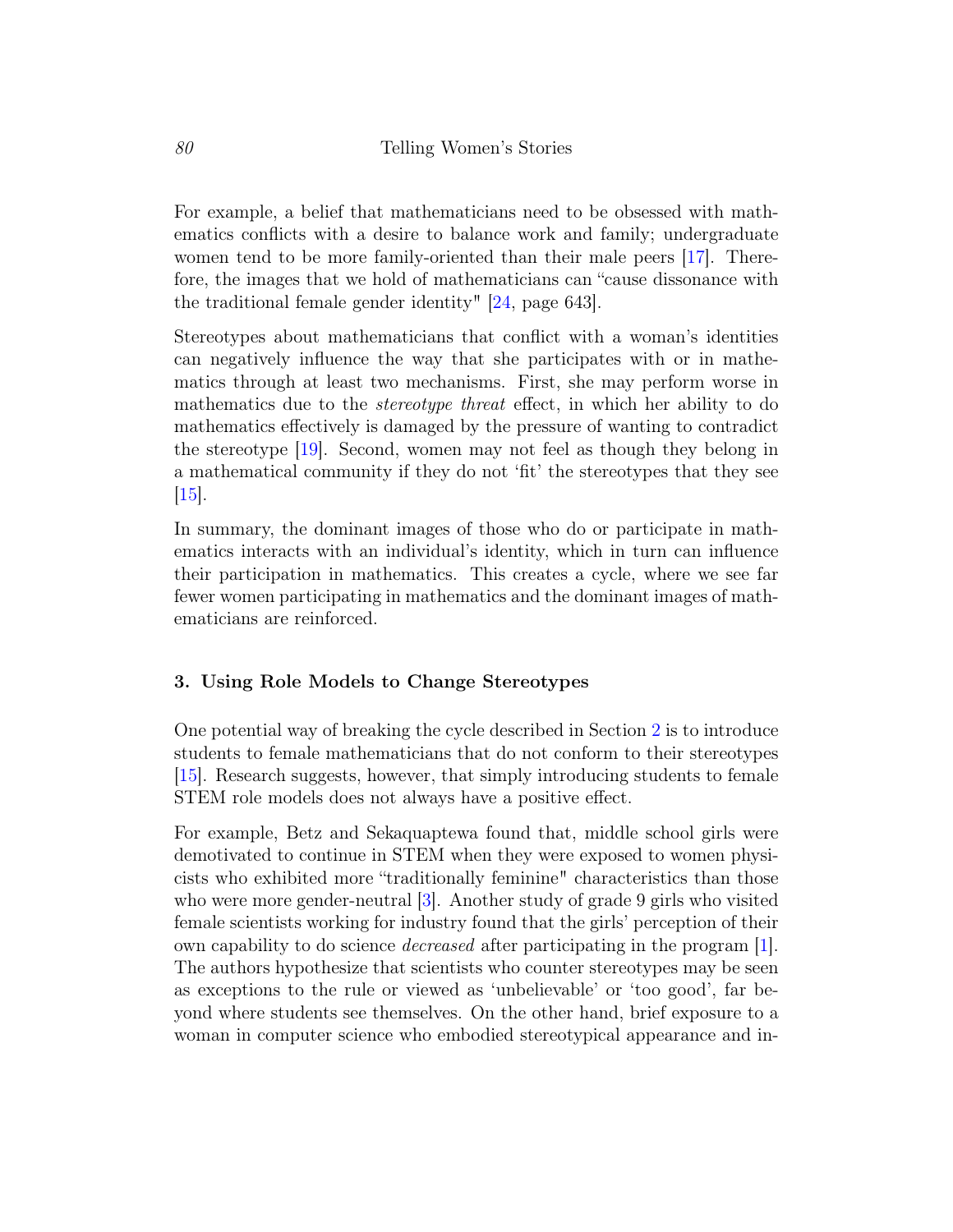terests decreased undergraduate women's interest in computer science, both immediately and two weeks later [\[5\]](#page-14-2). One may conclude that isolated exposure to both stereotypical and non-stereotypical role models can negatively influence girls' and women's interest in male-dominated fields.

In their study on the impact of female science professors on upper-year graduations, Young et al. argue that role models are effective in changing stereotypes and attitudes towards STEM only when girls and women view them as positive role models: "meaningful contact matters more than mere contact" [\[31,](#page-16-2) page 289]. However, such meaningful contact may not happen naturally in every mathematics department. While we can advocate for diversity within faculty and teaching assistant positions, individual faculty members ultimately have little control over the mathematical role models that students encounter and the relationships that develop.

One way to expose students to female mathematician role models is to tell their stories. Storytelling is used in math education to deepen understanding of both content and context. Burton, for example, describes how storytelling helped young children to learn listen, and remember in math class by supporting sense-making, mathematical meaning, and students' agency  $|4|$ . Several educators use their students' own mathematical autobiographies. In my own teaching, these autobiographies not only helped me better understand my students but allowed students to reflect on and learn from their own unique stories. Walker extends this idea by advocating that we dig deep into our own stories and those or our students to teach broader lessons about mathematics, including the experiences of girls and women in the discipline [\[30\]](#page-16-3).

<span id="page-5-0"></span>One reason that storytelling is so effective is that it provides the opportunities for 'imagined contact' between the reader, listener, or viewer and the subject, whether that subject is a contemporary or historical figure. Imagined contact has been shown to decrease stereotyping for the purposes of promoting tolerance and more positive intergroup relations [\[9\]](#page-14-4). Here, I propose that imagined contact through stories may also be used to reduce stereotypes. Further, the intentional integration of *powerful* stories may mitigate potentially negative side effects of some of the negative effects of role models identified above.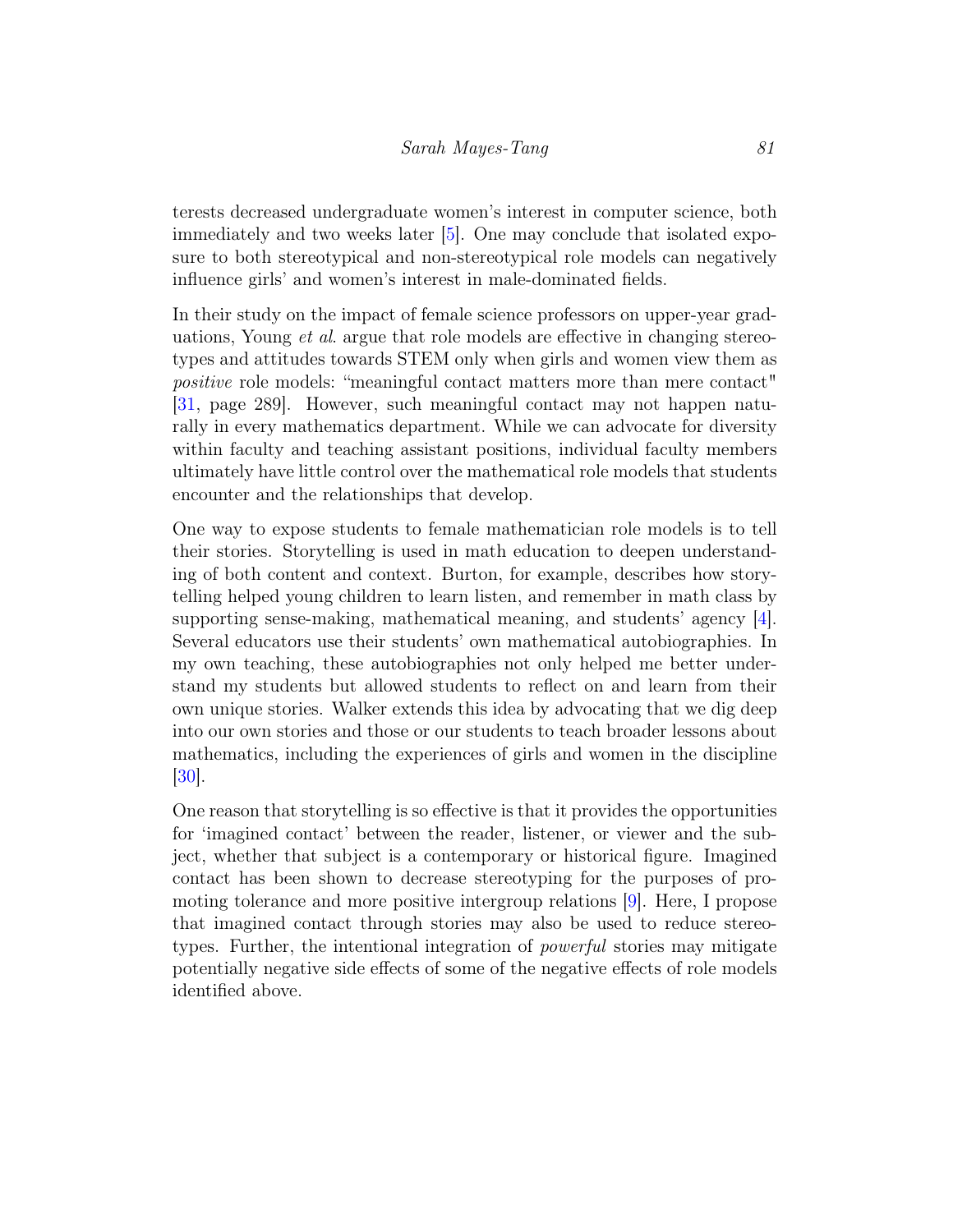# 4. Finding and Identifying Powerful Stories

One of the difficulties that faculty face when introducing stories of women mathematicians is a lack of resources; stories of male mathematicians seem to be far more readily available. While it is true that there are more biographies of male mathematicians available, I find that, on average, accounts of female mathematicians are more powerful than those of their male counterparts, particularly when looked at through a storytelling lens.

Below I propose four characteristics of powerful stories, each accompanied with an example story that exemplifies this characteristic. Appendix [A](#page-11-0) presents additional sources of stories about female mathematicians accessible to undergraduate students and provides information to help faculty members choose among them.

While this article focuses on stories delivered through writing and interviews, other media have been used to effectively tell stories. For example, in [\[28\]](#page-16-4) Schaffer describes the impact of the stories of women mathematicians taught through dance.

# 4.1. Powerful stories include context.

Powerful stories help the reader to understand and imagine the surroundings and experiences of the subject. The story of Norma G. Hernandez in Women in Mathematics: Celebrating the Centennial of the MAA [\[2\]](#page-13-1) begins with a rich description of her birthplace of El Paso; the description of how her hometown shaped Norma's life helps readers to feel as though they are part of the narrative.

# 4.2. Powerful stories describe a pathway.

Powerful stories don't just include the 'greatest hits' of a subject's life in the way that an awards citation or website profile might. In *Women in Math*ematics; The Addition of Difference [\[16\]](#page-15-4), Joan Birman recounts her disappointment with and difficulty understanding college mathematics, careers in the electronics and aircraft industries, completing her mathematics PhD at age 41, and ultimately a successful career as a Barnard College professor. Through stories like these, students see that a winding pathway towards a career in mathematics can build on both mathematical successes and failures.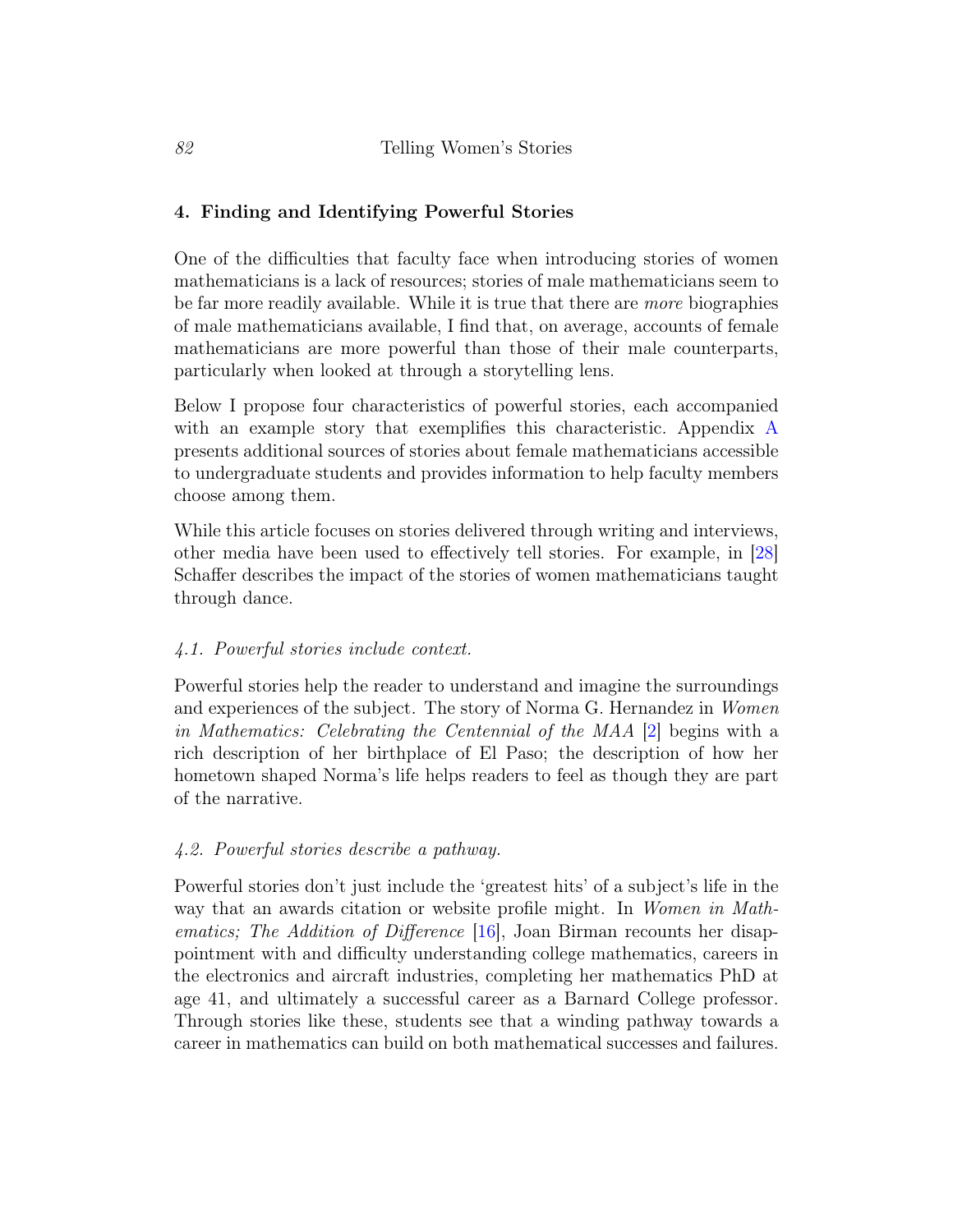#### 4.3. Powerful stories include the personal.

The stereotypes of mathematicians as being obsessed with their work and being social misfits can be counteracted by learning about their personal lives. In her autobiographical essay in Complexities: Women in Mathematics [\[8\]](#page-14-5), Carolyn S. Gordon discusses how her personal life was enriched by her professional life (e.g. she met her husband when they joined the faculty at Washington State University at the same time) and how her professional life was enriched by her personal life (e.g. she collaborated with her husband, and her daughter contributes to her teaching).

#### 4.4. Stories are more powerful when they are told together.

Exposure to a variety of stories helps to overcome stereotypes: students see that there is not just one way of being a mathematician. The breadth of coverage is where several of the online sources excel; many, such as the Biographies of Women Mathematicians Database hosted by Agnes Scott College [\[26\]](#page-16-5), contain excellent references that can be used as a jumping-off point to learn more about the stories. The book Pioneering Women of American Mathematics: Pre-1940s PhDs [\[14\]](#page-15-5) profiles every American woman to receive a PhD in mathematics before 1940, and notes that 14% of all US math PhDs during this time period were awarded to women.

#### <span id="page-7-0"></span>5. Activities for Incorporating Stories of Women Mathematicians

<span id="page-7-1"></span>A second challenge that faculty face when introducing stories of women is not knowing *how* to do it; common concerns include the fear of taking away from content coverage time or being seen as just including the story of a 'token' woman. Short descriptions of some possible activities are given below. Section [5.1](#page-7-1) includes stories that can be implemented quickly during class, without any prior student preparation, Section [5.2](#page-8-0) includes in-class activities that use students' experiences reading stories outside of class, and Section [5.3](#page-9-0) includes more in-depth projects. This builds on the work of Teri Perl, who has authored four books of classroom activities based on the lives of women in mathematics, most recently Women and Numbers: Lives of Women Mathematicians  $|23|$ .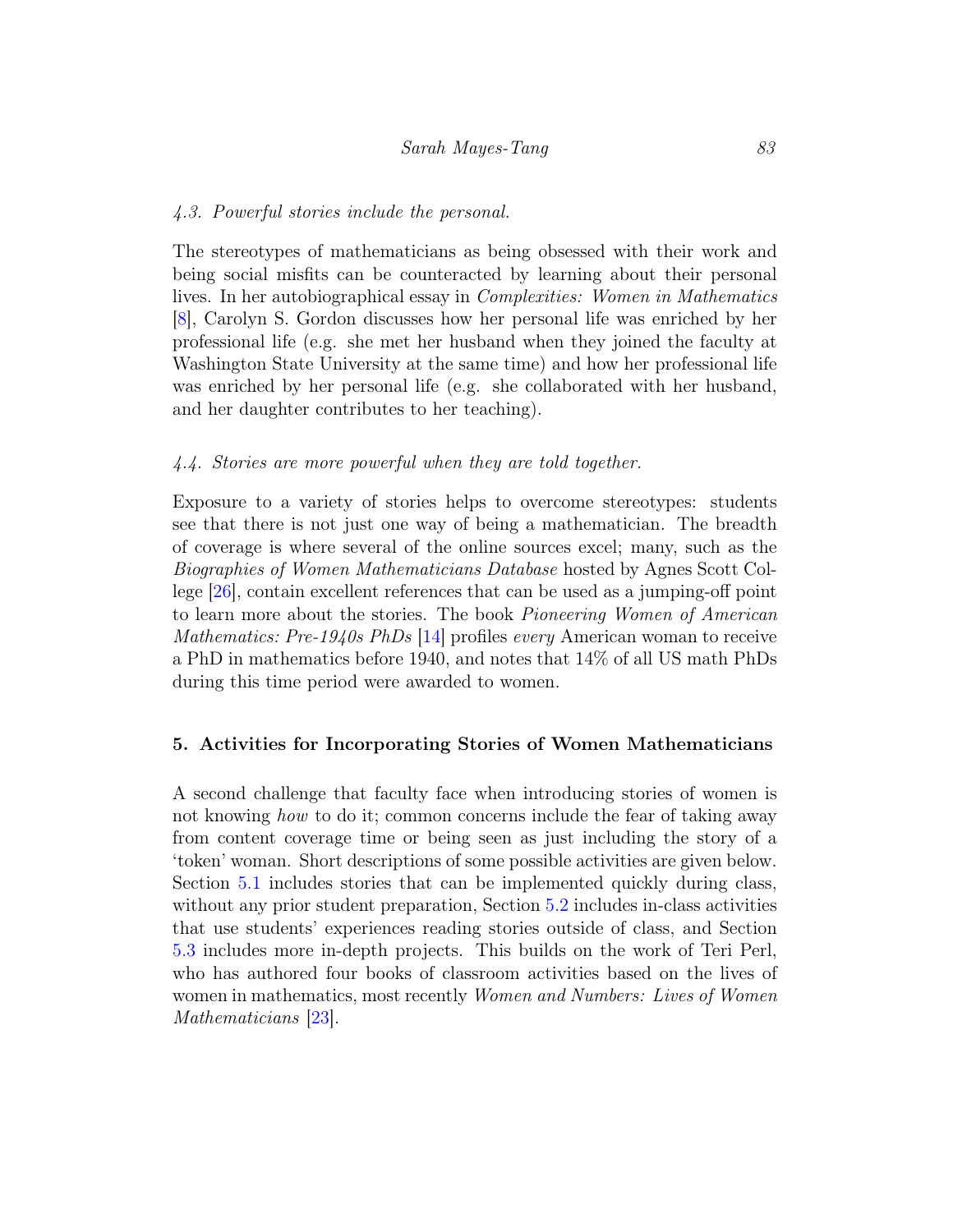### 5.1. In-Class Activities: Seeing Stories

#### 5.1.1. Prior Knowledge Inventory

One way to motivate women's stories is to simply ask students to list all of the mathematicians that they know. In my classes, most students can name several male mathematicians, but usually not more than one female mathematician (me!), and this motivates the need to balance their knowledge.

#### 5.1.2. Internet Scavenger Hunt

Internet scavenger hunts are a fun way to expose students to the names of mathematicians and kick off more in-depth story reading. Here are some examples of short activity prompts:

- Find a woman on @evelynjlamb's list of *Mathy Ladies* on Twitter (available at <https://twitter.com/evelynjlamb/lists/mathy-ladies/>) who has something in common with you.
- Search the mathematics arXiv (available at [https://arxiv.org/archiv](https://arxiv.org/archive/math)e/ [math](https://arxiv.org/archive/math)) for a recent paper (or one relevant to the course topic) containing a differential equation that has a woman as one of the authors. What else can you find out about this mathematician?
- Find a woman who earned a degree in mathematics from our institution. What did she do after graduation?

#### 5.1.3. Virtual Conversation with a Mathematician

<span id="page-8-0"></span>You can arrange for a mathematician to join your class virtually through a video call. Depending on the desired level of student involvement and preparation, you could ask students to ask questions, moderate the discussion, and even find and make arrangements for the visit. This activity is particularly effective if the mathematician's work is also connected to the content that your students are studying in the class.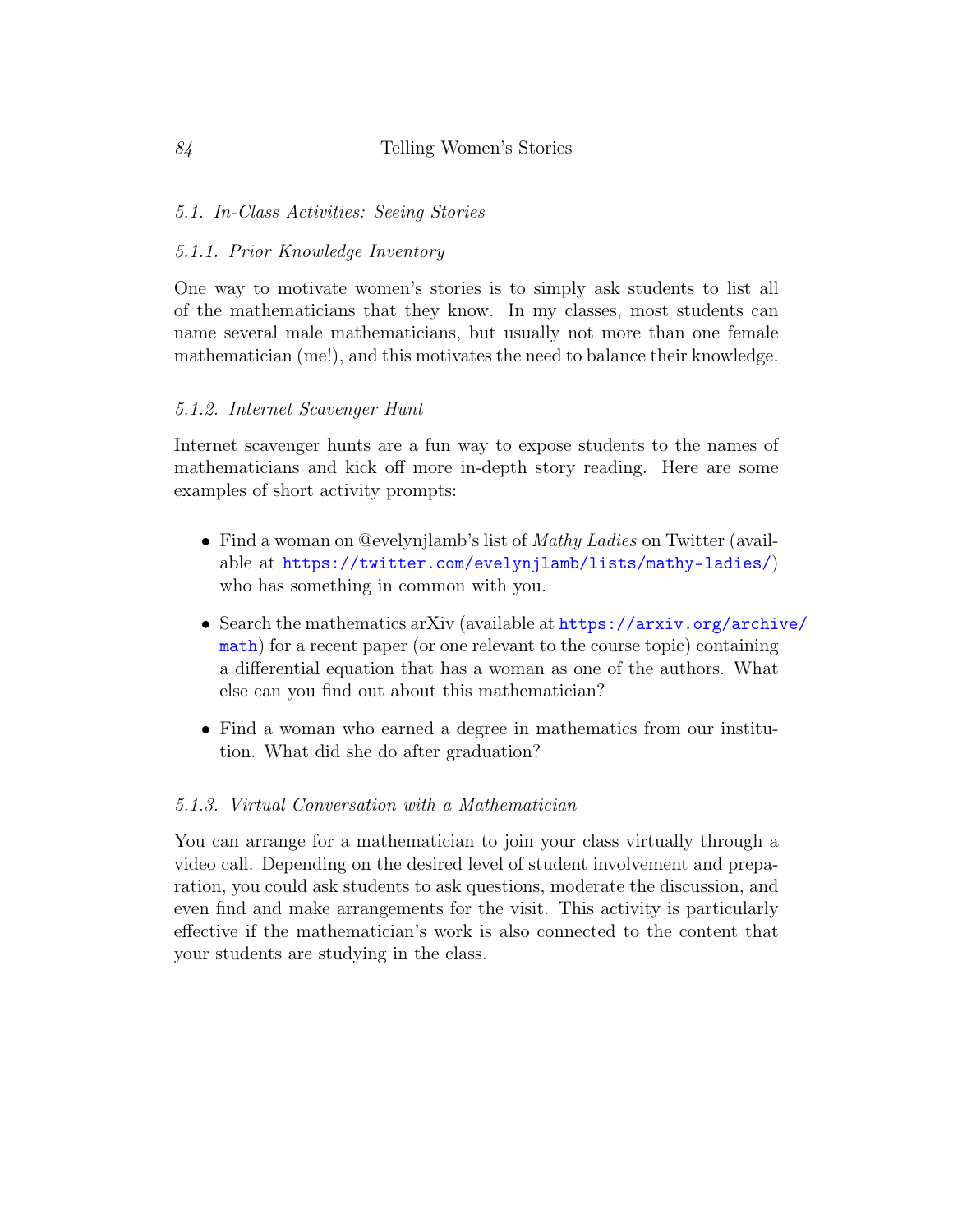### Sarah Mayes-Tang 85

## 5.2. In-Class Activities Requiring Preparation: Responding to Stories

#### 5.2.1. Response to a Critical Issue

To help guide students as they read the story of a mathematician, ask them to imagine how the mathematician would respond to a question like the following: "should the Fields medal be restricted to mathematicians under 40?", "what is the most important factor in ensuring success in mathematics?", or "what advice would you give to a first year student who just failed their first calculus exam?" Start the next day's discussion asking students how they think the mathematician that they studied would respond, and why they think that way. In a larger class, students can discuss in small groups and then you can call on a few groups to share their most interesting responses.

## 5.2.2. Mock Panel Discussions

A panel discussion is a moderated discussion between selected speakers on a specific topic, in front of an audience. Inviting students to plan and stage mock panel discussions with themselves playing the role of mathematicians gives them the opportunity to get to know a mathematician's story in detail and share a variety of stories with the audience. Students in my classes have planned mock panel discussions on topics such as 'balancing mathematics and family', 'collaboration in mathematics', and 'encouraging students to fall in love with mathematics'.

#### 5.2.3. Poster Exhibition

<span id="page-9-0"></span>Individuals or small groups can prepare posters profiling a mathematician, of varying degrees of formality depending on the time you would like to dedicate to the activity. It can be as simple as a gallery of marker-on-paper sketches prepared in class and hung around the classroom or as formal as an advertised event open to the public with polished, professional-quality posters and food. Virtual counterparts to this activity are also possible.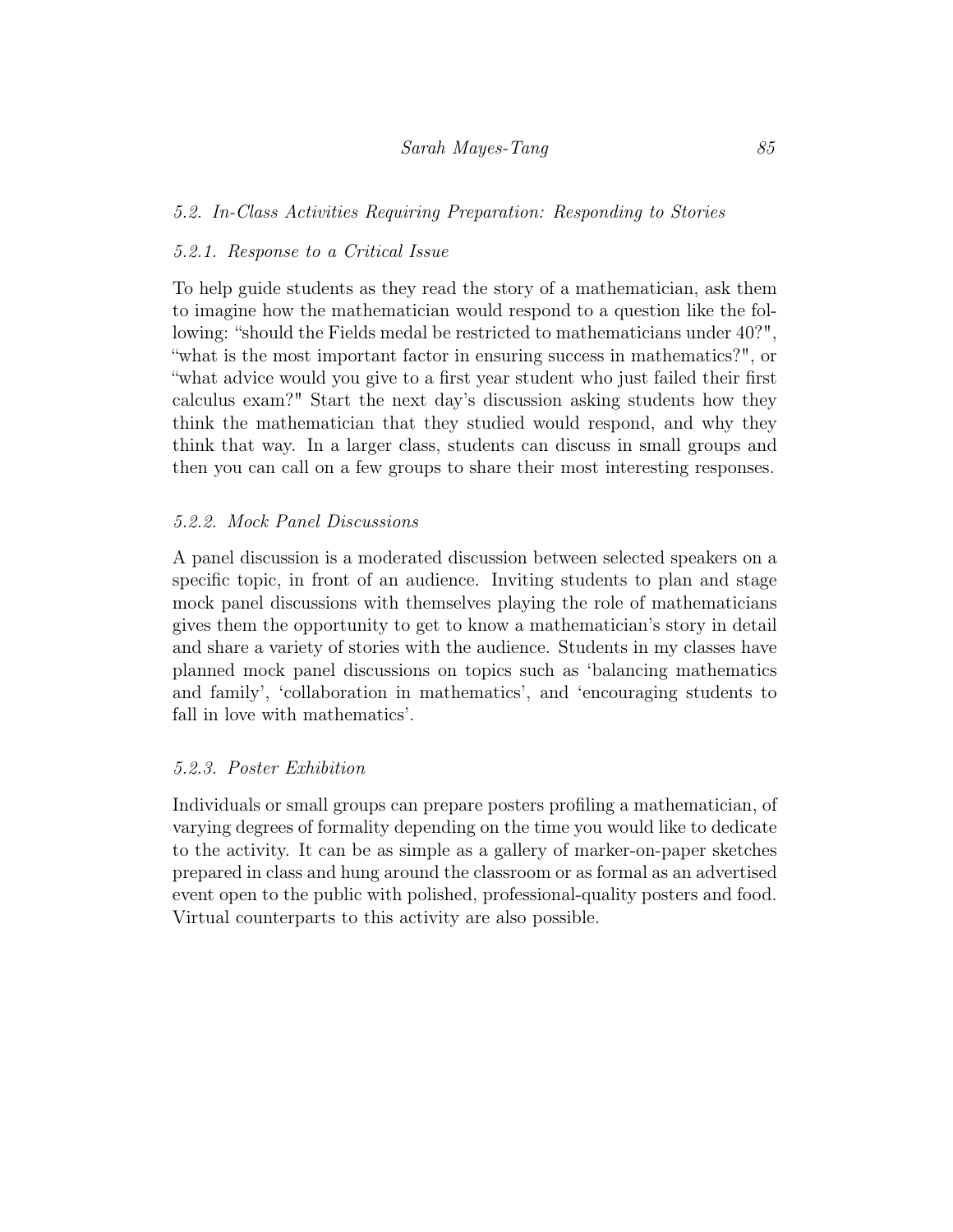#### 5.3. Out-of-Class Assignments: Creating Stories

#### 5.3.1. Textbook Vignettes

Mathematics textbooks often include brief vignettes of mathematicians whose work is related to the text, but they tend to be dominated by men. Challenge your students to equalize the gender balance by writing vignettes of women that could be included in your own textbooks.

#### 5.3.2. Recorded Interviews

Students can document stories of mathematicians by producing their own audio or video interviews. Consider asking students to interview upperyear mathematics majors or their high school teachers about their pathways to mathematics. Pedwell and Rowland have produced a detailed guide for producing high-quality recorded interviews of scientists using phones; it is available online [\[25\]](#page-16-7).

#### 5.3.3. AWM Essay Contest

The Association for Women in Mathematics holds an annual essay contest for Grade 6 through undergraduate students. Essays must be based on interviews with a woman currently working in a mathematical career. Consider having students write for and submit essays for this contest. Details can be found at <https://sites.google.com/site/awmmath/programs/essay-contest>.

#### 5.4. Other Activities

There are many other activities for incorporating women's stories that are not detailed above. Other possibilities include: editing or writing Wikipedia articles [\[29\]](#page-16-8); creating a children's book about a mathematician (see, for example, the children's books written and illustrated by students in a class by Pitzer College professor Jemma Lorenat at [http://www.jemmalorenat.](http://www.jemmalorenat.com/teaching) [com/teaching](http://www.jemmalorenat.com/teaching)); creating a dance, music, or visual arts piece (see, for example, [\[28\]](#page-16-4)); making a coffee table book of mathematicians (modelled after [\[7\]](#page-14-6)); and reviewing a book or other piece about women mathematicians.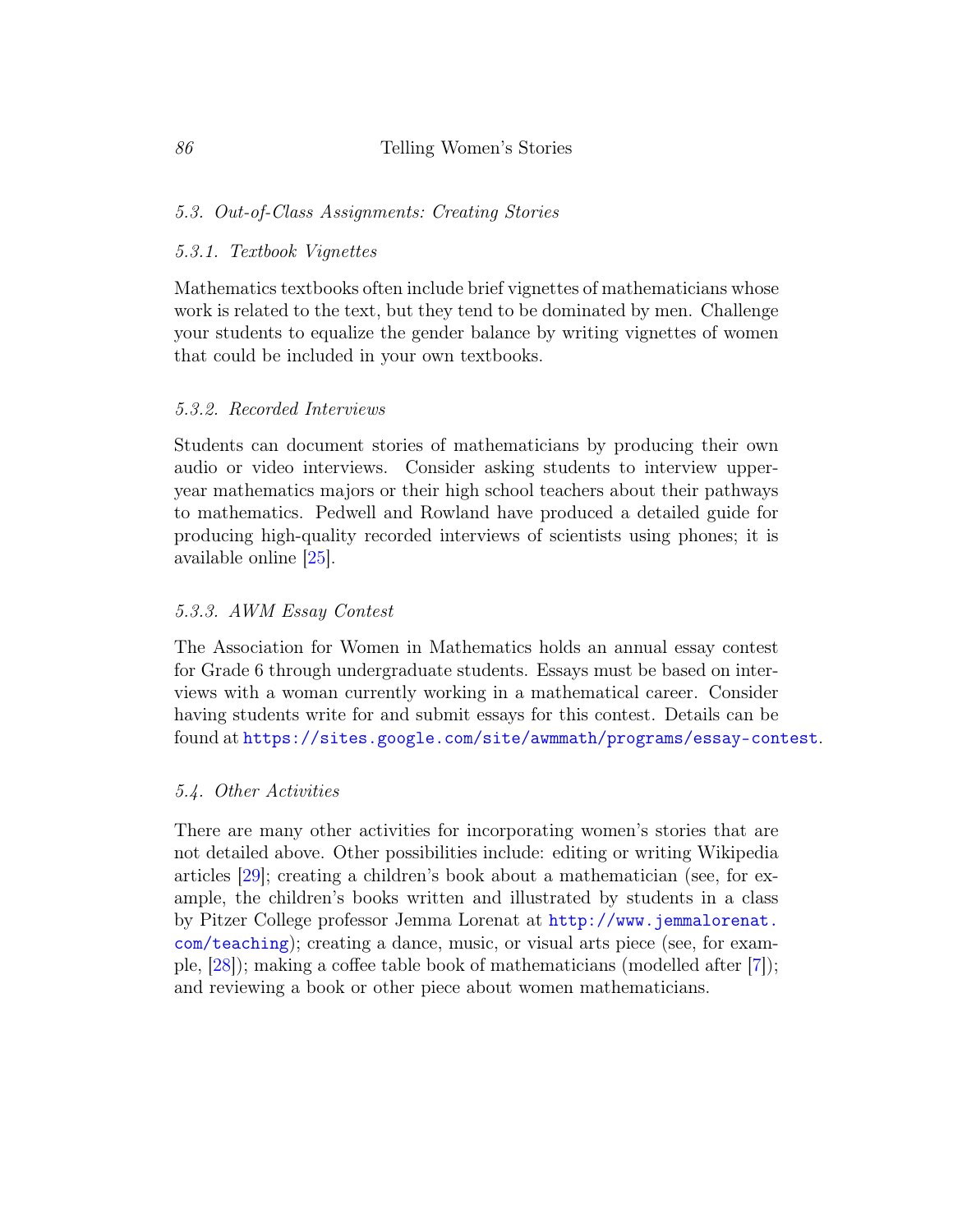#### 6. Conclusion

... [T]hose stories gave me faith and courage that despite the challenges that these women faced, most of them were able to overcome them and become successful in the end. Hence, I know I would persevere as well, as long as I am passionate about math and can find a strong [group] to be part of throughout the process. - Former student, 3 years after studying the stories of women mathematicians in a first-year seminar

Even small efforts to thoughtfully share the diverse experiences of women mathematicians can have great impact on our students because they can provide alternative models and pathways for success in mathematics. This is important for all of our students, no matter how they may engage with mathematics after our classes. With intentionality our teaching can transform lives.

#### <span id="page-11-0"></span>A. Sources for stories of women mathematicians

- Women in Mathematics: The Addition of Difference [\[16\]](#page-15-4) by Claudia Henrion. Print book containing stories based on interviews with individual mathematicians interspersed in between essays on topics about being a woman in mathematics. Stories of nine mathematicians living in the late  $20<sup>th</sup>$  century between 12 and 25 pages long. Strengths include Context, Pathway, and Personal themes. Stories organized around essays on myths of mathematics that interact with gender to prevent women from pursuing mathematics.
- Complexities: Women in Mathematics [\[8\]](#page-14-5) edited by Bettye Anne Case and Anne M. Leggett. Print book containing stories in a variety of formats, from particular incidents to full biographical / autobiographical sketches. Stories of over 80 19th century through contemporary mathematicians, each between 2 and 10 pages long. Book excels in the variety of stories presented; individual stories vary in regards to other criteria for powerful stories. Anthology combines writings from the AWM Newsletters with contemporary stories; also includes separate chapters on context and commentary about women in math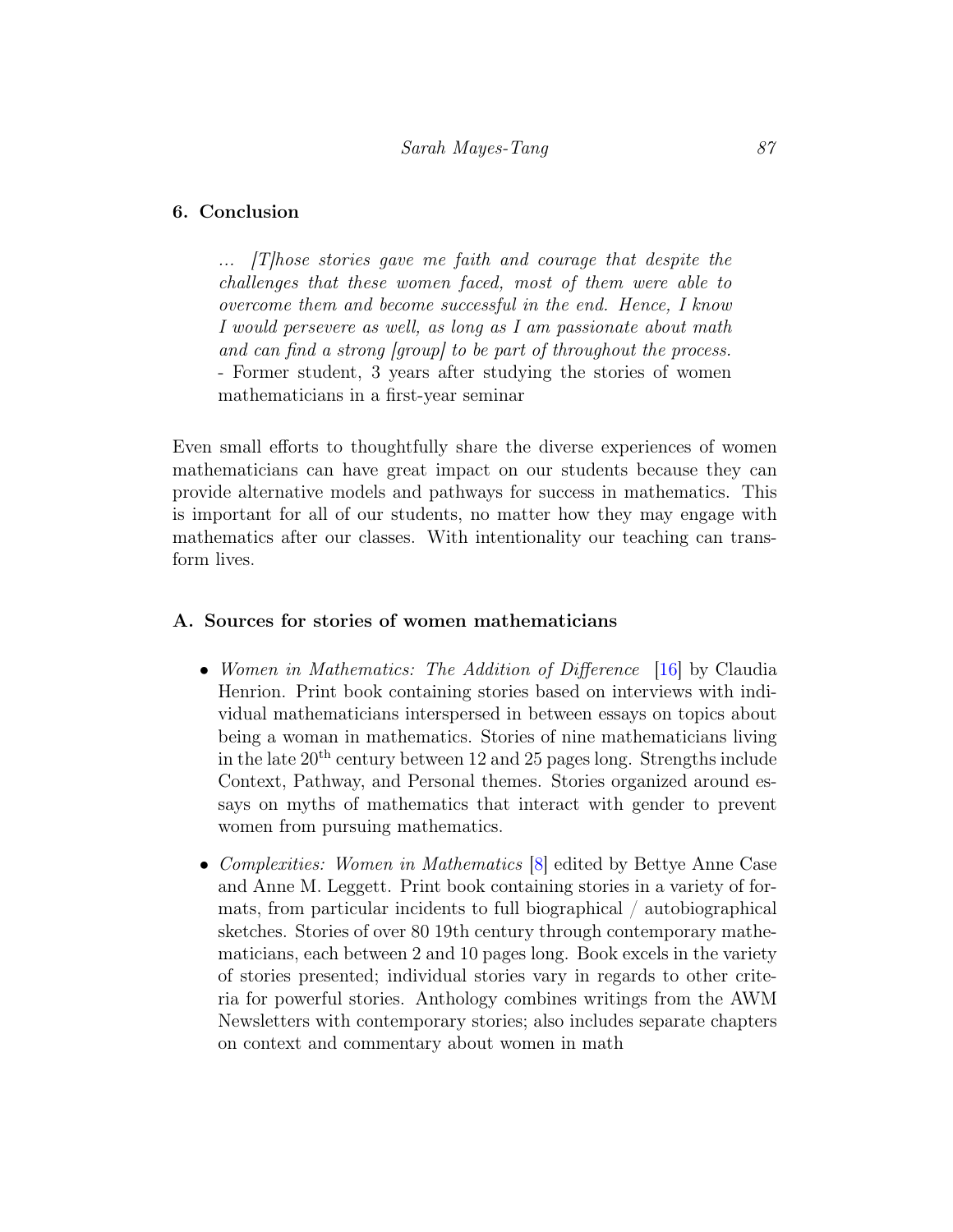#### 88 Telling Women's Stories

- Pioneering Women in American Mathematics: The Pre-1940 PhD's [\[14\]](#page-15-5) by Judy Green and Jeanne LaDuke. Print book containing stories of all 228 women mathematicians to earn a mathematics PhD in the United States prior to the 1940s. Each profile is between 1 and 5 pages long. Stories excel in Variety, Pathway, and Personal criteria. Extensive supplementary material available online.
- Notable Women in Mathematics: A Biographical Dictionary [\[20\]](#page-15-6) edited by Charlene Morrow and Teri Perl. Print book containing stories of individual mathematicians, many of which are based on interviews. Includes 59 stories, each between 4 and 6 pages long. Focus is on 20th century mathematician. Excels in Context, Pathway, Personal, and Variety criteria.
- Women of Mathematics: A Bibliographic Sourcebook [\[6\]](#page-14-7) edited by Louise S. Grinstein and Paul J. Campbell. Print book containing profiles organized into biography, work, and bibliography sections. Includes 43 stories each between 4 and 10 pages long. Profiles mathematicians from ancient times through publication (1987). Book excels in the variety of stories presented; individual stories vary in regards to other criteria for powerful stories.Women outside of the USA are included; comprehensive bibliographies are also provided.
- Women in Mathematics: Celebrating the Centennial of the MAA [\[2\]](#page-13-1) edited by Janet Beery, Sarah Greenwald, Jacqueline Jensen-Vallin, and Maura Mast. Print book consisting of profiles of individuals, and groups of women, each between 10 and 30 pages long. 5 individuals and 10 groups are profiled, working from the 19th century to contemporary times. Excels in Context, Pathway, and Personal criteria.
- *Biographies of Women Mathematicians Database* [\[27\]](#page-16-9) by Lawrence Riddle and Agnes Scott College. Online database of profiles of women mathematicians, written between 1995 and the present. Stories of 194 women mathematicians from every time period, between 300 and 1500 words. Database excels in the variety of stories presented; individual stories vary in regards to other criteria for powerful stories. Includes links to other resources and websites.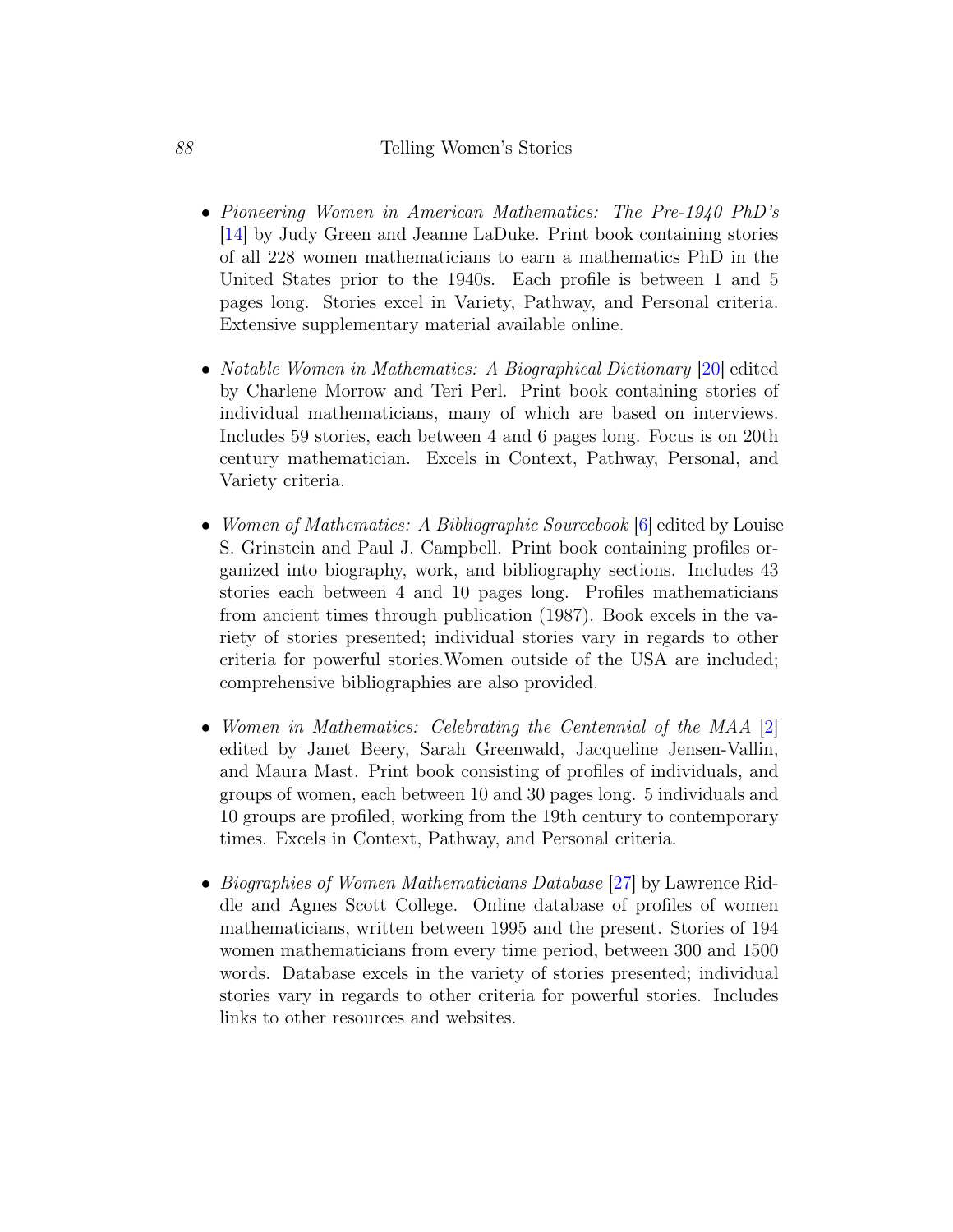#### Sarah Mayes-Tang 89

- Association for Women in Mathematics Essay Contest Archives [\[13\]](#page-15-7). Online database of winning entries from the AWM's Essay Contest for middle school through college students. Six to twelve essays have been posted each year since 2001, based on interviews with mathematicians. Stories profile contemporary mathematicians. Excels with regards to the Context, Pathway, Personal, and Variety criteria.
- Mathematically Gifted & Black  $[21]$  from the Network of Minorities in the Mathematical Sciences. Online database of profiles of contemporary black American mathematicians from 2017 to present. Each year 28 profiles are posted, about half are women. Stories are between 250 and 1000 words long. Database excels in the variety of stories presented; individual stories vary in regards to other criteria for powerful stories. Stories are autobiographical, biographical, or based on interviews.
- Science Lives [\[12\]](#page-14-8) from the Simons foundation. Video interviews with scientists and mathematicians, including 4 women mathematicians. Each interview contains over an hour of interview footage of significant mathematicians; profiles posted between 2012 and 2016. Excels in Context, Pathway, and Personal criteria. Interviews are well-chaptered along themes.
- Six Questions With... [\[11\]](#page-14-9) from the Isaac Newton Institute for Mathematical Sciences. Online database of transcripts of interviews with 19 contemporary women mathematicians, each between 250 and 500 words long. All stories excel in Personal criteria; they vary in regards to other criteria.

#### References

- <span id="page-13-0"></span>[1] Yael M Bamberger, "Encouraging girls into science and technology with feminine role model: Does this work?", Journal of Science Education and Technology, Volume 23 Number 4 (2014), pages 549–561.
- <span id="page-13-1"></span>[2] Janet L Beery, Sarah J Greenwald, Jacqueline A Jensen-Vallin, and Maura B Mast, Women in Mathematics: Celebrating the Centennial of the Mathematical Association of America, Association for Women in Mathematics Series, Volume 10, Springer, Cham, 2017.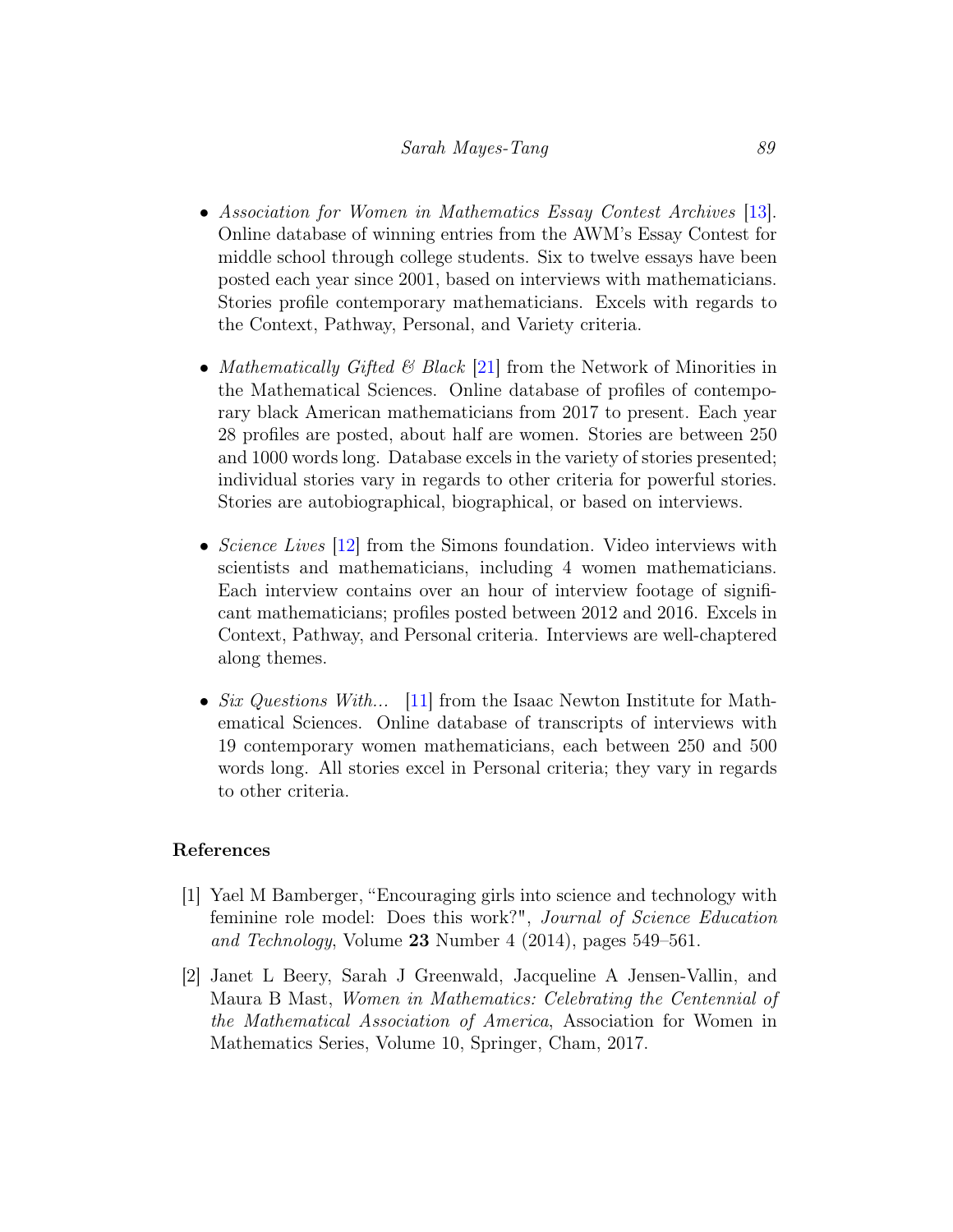- <span id="page-14-1"></span>[3] Diana E Betz and Denise Sekaquaptewa, "My fair physicist? Feminine math and science role models demotivate young girls", Social Psychological and Personality Science, Volume 3 Number 6 (2012), pages 738–746.
- <span id="page-14-3"></span>[4] Leone Burton, "Children's mathematical narratives as learning stories", European Early Childhood Education Research Journal, Volume 10 Number 2 (2002), pages 5–18.
- <span id="page-14-2"></span>[5] Sapna Cheryan, Benjamin J Drury, and Marissa Vichayapai, "Enduring influence of stereotypical computer science role models on women's academic aspirations", Psychology of Women Quarterly, Volume 37 Number 1 (2013), pages 72–79.
- <span id="page-14-7"></span>[6] Paul J Campbell and Louise S Grinstein, Women of Mathematics: A Biobibliographic Sourcebook, Greenwood Press, 1987.
- <span id="page-14-6"></span>[7] Mariana Cook and Robert C Gunning, Mathematicians: An Outer View of the Inner World, Princeton University Press, 2013.
- <span id="page-14-5"></span>[8] Bettye Anne Case and Anne M Leggett, Complexities: Women in Mathematics, Springer, 2005.
- <span id="page-14-4"></span>[9] Richard J Crisp and Rhiannon N Turner, "Imagined intergroup contact: Refinements, debates, and clarifications", in Advances in Intergroup Contact edited by Gordon Hodson and Miles Hewstone, (Psychology Press, New York, 2013), pages 135–151.
- <span id="page-14-0"></span>[10] Jessica Ellis, Bailey K Fosdick, and Chris Rasmussen, "Women 1.5 times more likely to leave stem pipeline after calculus compared to men: Lack of mathematical confidence a potential culprit", PloS one, Volume 11 Number 7 (2016), e0157447.
- <span id="page-14-9"></span>[11] Isaac Newton Institute for Mathematical Sciences, Six questions with... (Celebrating Mathematical Achievement by Women), [https://www.](https://www.newton.ac.uk/science/outreach/women/six-questions/) [newton.ac.uk/science/outreach/women/six-questions/](https://www.newton.ac.uk/science/outreach/women/six-questions/), 2014, Accessed: 2018-06-10.
- <span id="page-14-8"></span>[12] Simons Foundation, Science lives, [https://www.simonsfoundation.](https://www.simonsfoundation.org/series/science-lives/) [org/series/science-lives/](https://www.simonsfoundation.org/series/science-lives/), 2018, Accessed: 2018-08-10.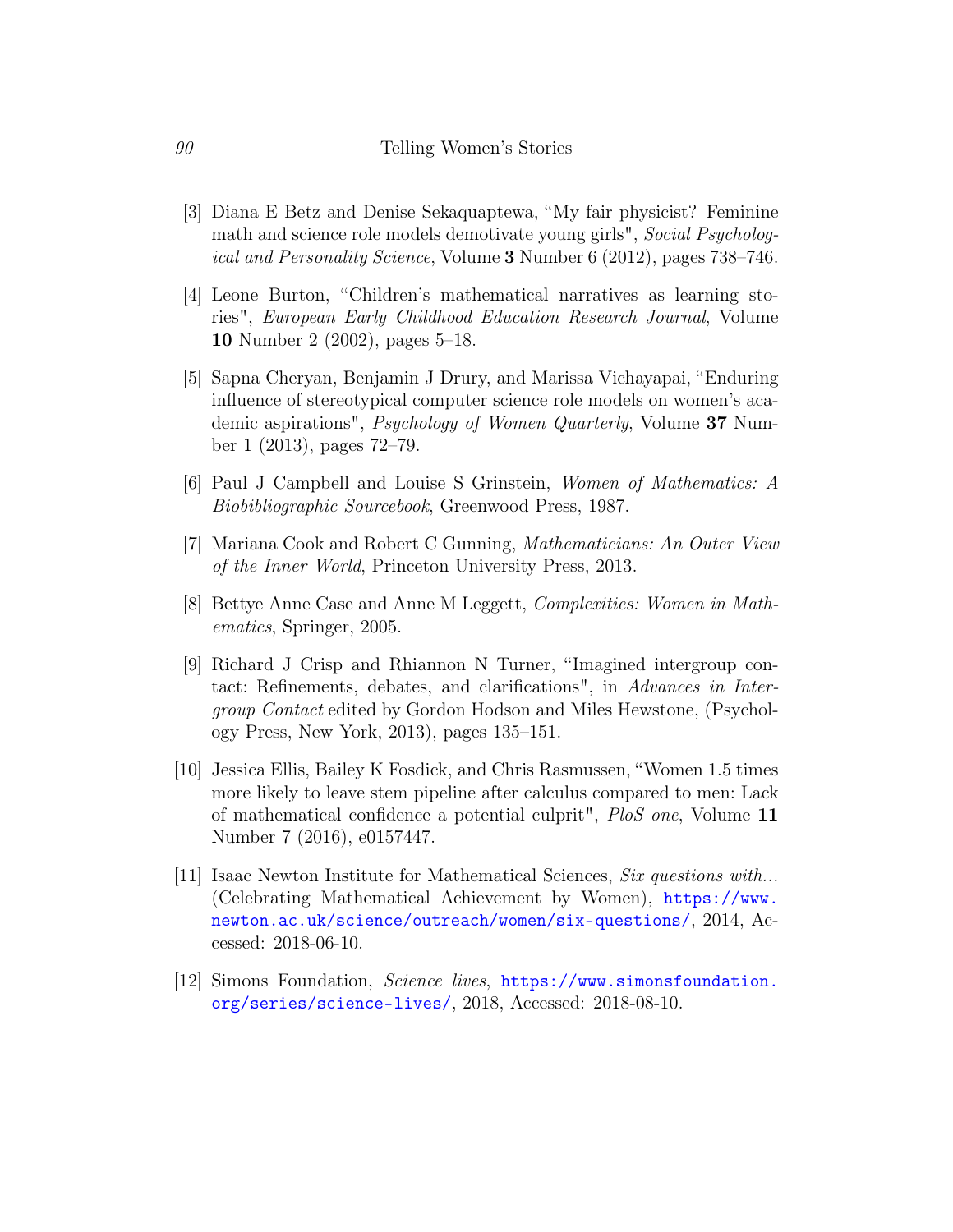- <span id="page-15-7"></span>[13] Association for Women in Mathematics, Past winning essays, [https://sites.google.com/site/awmmath/programs/](https://sites.google.com/site/awmmath/programs/essay-contest/Past-Winning-Essays) [essay-contest/Past-Winning-Essays](https://sites.google.com/site/awmmath/programs/essay-contest/Past-Winning-Essays), 2019, Accessed: 2019-07- 10.
- <span id="page-15-5"></span>[14] Judy Green and Jeanne LaDuke, Pioneering Women in American Mathematics: The Pre-1940 PhD's, American Mathematical Society, Providence, 2009.
- <span id="page-15-3"></span>[15] Catherine Good, Aneeta Rattan, and Carol S Dweck, "Why do women opt out? Sense of belonging and women's representation in mathematics", Journal of Personality and Social Psychology, Volume 102 Number 4 (2012), page 700.
- <span id="page-15-4"></span>[16] Claudia Henrion, Women in Mathematics: The Addition of Difference, Indiana University Press, 1997.
- <span id="page-15-1"></span>[17] Jennifer L Kerpelman and Paul L Schvaneveldt, "Young adults' anticipated identity importance of career, marital, and parental roles: Comparisons of men and women with different role balance orientations", Sex Roles, Volume 41 Number 3-4 (1999), pages 189–217.
- <span id="page-15-0"></span>[18] Carole Lacampagne, Patricia Campbell, Abbe Herzig, Suzanne Damarin, and Christina Vogt, "Gender Equity in Mathematics", in Handbook for Achieving Gender Equity Through Education, edited by Susan S Klein, Barbara Richardson, Dolores A Grayson, Lynn H Fox, Cheris Kramarae, Diane S Pollard, and Carol Anne Dwyer (Routledge, 2014), pages 235–254.
- <span id="page-15-2"></span>[19] Rusty B McIntyre, Charles G Lord, Dana M Gresky, Laura L Ten Eyck, GD Jay Frye, and Charles F Bond Jr, "A social impact trend in the effects of role models on alleviating women's mathematics stereotype threat", Current Research in Social Psychology, Volume 10 Number 9 (2005), pages 116–136.
- <span id="page-15-6"></span>[20] Charlene Morrow and Teri Perl, Notable Women in Mathematics: A Biographical Dictionary, Greenwood Publishing Group, 1998.
- <span id="page-15-8"></span>[21] The Network of Minorities in Mathematical Sciences, Mathematically qifted  $\&$  black, <http://mathematicallygiftedandblack.com>, 2018, Accessed: 2018-08-10.